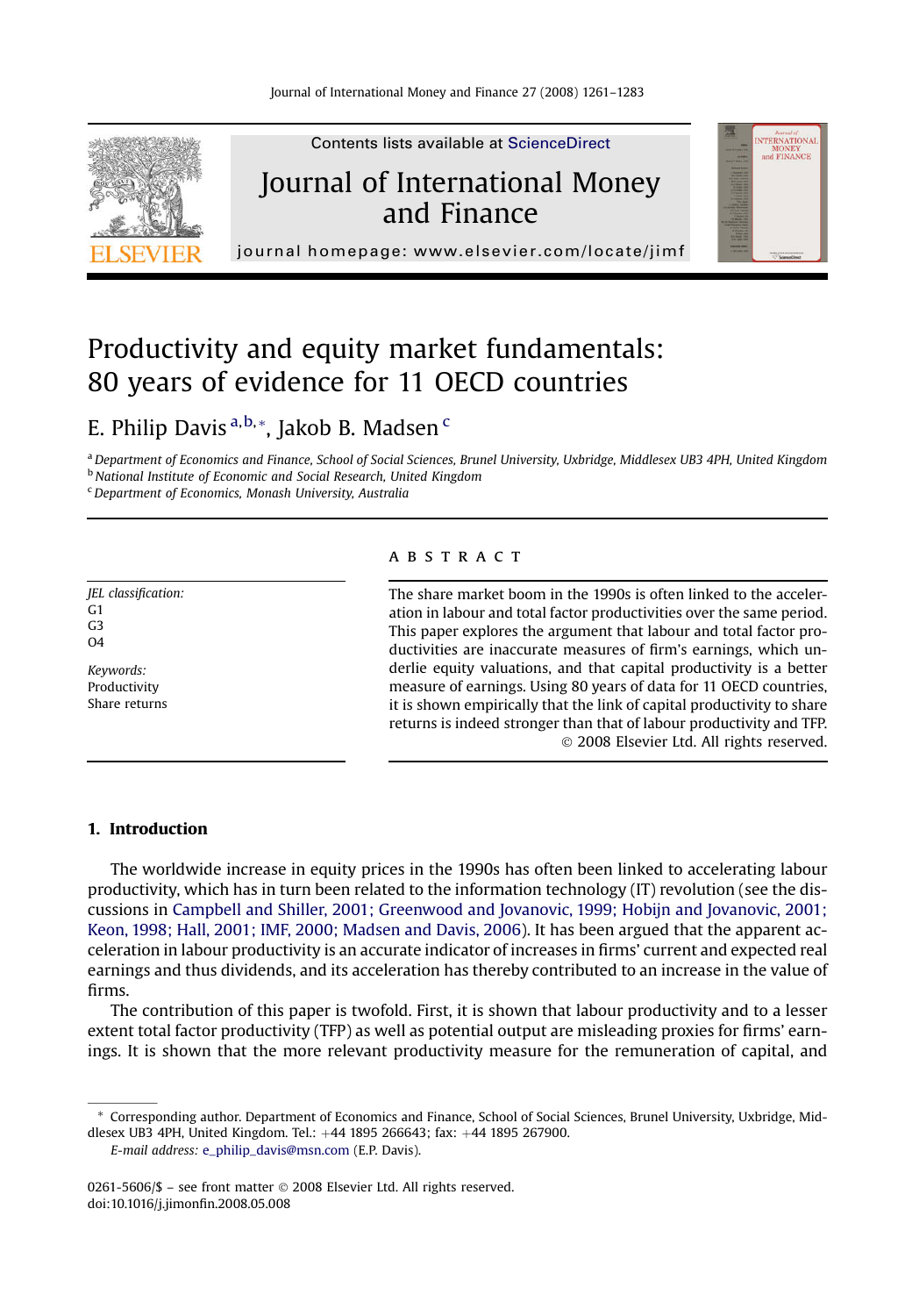hence a key element for proxying firms' earnings, is the marginal productivity of capital, which under certain assumptions is equivalent to capital productivity at a macro-level. Second, the relationships between share returns and various productivity measures are empirically investigated using historical data on share returns and productivity over 80 years for 11 countries (G7, Australia, Netherlands, Sweden and Denmark). Short run and long run Granger causality tests are first used to examine the bivariate relationship between real share returns and various productivity growth measures. Thereafter, the nexus between real share returns and productivity is investigated using a vector-error-correctionmechanism (VECM), where other variables than productivity are allowed to influence share returns. Finally, panel data estimates using similar variables are presented to exploit the cross-country correlation between the error terms. All results underpin the case for using capital productivity as a measure for firms' earnings and hence as a predictor of equity returns.

The paper is organised as follows. Section 2 establishes a model of firms and consumers to show that share prices are linked to the marginal productivity of capital, the bond yield and the equity risk premium. Section [3](#page--1-0) shows why other macro-indicators of productivity, such as growth in labour productivity and to some extent also TFP, are misleading indicators of earnings. Empirical estimates are presented in Sections [4 and 5](#page--1-0). They show that capital productivity is indeed the measure which is most closely linked to share returns.

#### 2. Equity prices and productivity

Using an optimising framework for the firm and consumers, this section shows that equity prices are determined by capital productivity, the bond yield and the covariance between equity returns and consumption growth. It is highlighted that capital productivity is the relevant measure of firms' earnings. The model is based on [Abel and Blanchard \(1983\), Blanchard and Fischer \(1989\), King](#page--1-0) [et al. \(1988\), Cochrane \(1991, 1996\),](#page--1-0) and [Romer \(2001\)](#page--1-0). All corporate earnings are assumed to be distributed as dividends in the model. This assumption does not affect the conclusions in this section, since the dividend policy is irrelevant for stock returns in an economy with no taxes, as shown by [Miller](#page--1-0) [and Modigliani \(1961\).](#page--1-0)

#### 2.1. Households

The economy consists of identical, infinitely lived households that derive utility from consumption,  $\mathcal{C}_\textit{t}$ , and leisure,  $L_\textit{t} = 1 - N_\textit{t}$ , where N is labour services. Thus, the representative household solves

$$
\max_{C_t, N_t, A_{t+1}} E_0 \left\{ \sum_{t=0}^{\infty} \beta^t U(C_t, 1 - N_t) \right\},\tag{1}
$$

s.t.

$$
C_t + P_t A_{t+1} \leq (P_t + D_t) A_t + W_t N_t, \qquad (2)
$$

where  $\beta$  is the subjective discount factor, P is the share price, W is the real wage, D is dividends per share, and A is the number of shares. Following [King et al. \(1988\),](#page--1-0) a constant-relative-risk-aversion utility function with inelastic labour supply, i.e.,  $N_t = N_{t+1} = N$ , of the following form is assumed:

$$
U(C, L) = \frac{C^{1-\theta} - 1}{1 - \theta} g(L),
$$
\n(3)

where  $\theta$  is the coefficient of relative risk aversion. The key first-order conditions (FOCs) of Eqs. (1)–(3), where  $\lambda_t$  denotes the Lagrange multiplier for the budget constraint (2), are given by

$$
\beta^t U_C = \lambda_t,\tag{4}
$$

and

$$
\lambda_t P_t = E_t[\lambda_{t+1}(P_{t+1} + D_{t+1})],\tag{5}
$$